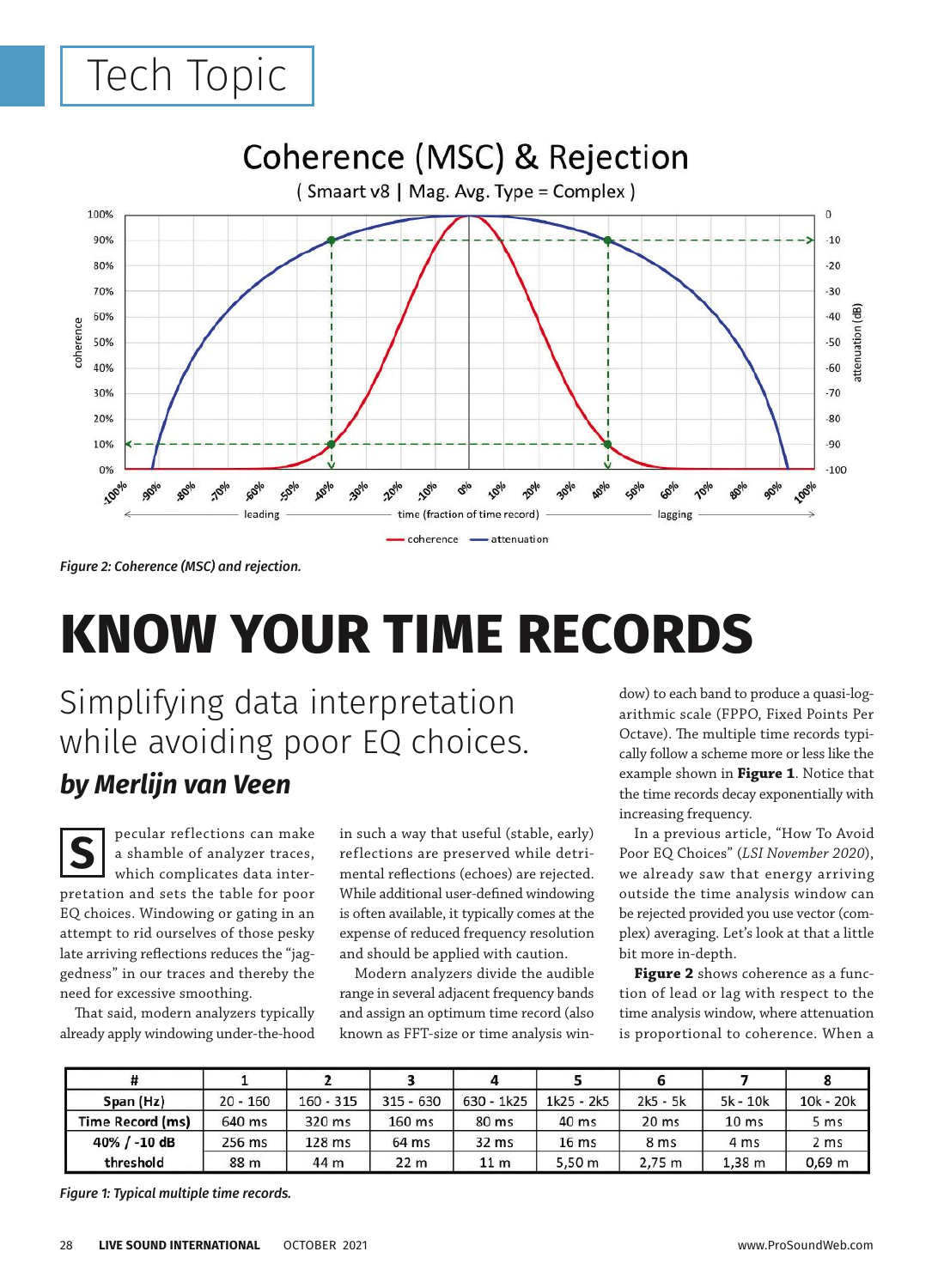## TECH TOPIC

signal is leading or lagging by the duration of an entire single time record or more, it will be completely rejected as noise with vector (complex) averaging. The time analysis window is no longer ajar and has closed.

However, in order for a signal copy to have little or no effect on the frequency response of the direct signal, it suffices for its relative level to be down by 10 dB or more (isolation) which already happens once it's leading or lagging by a mere 40 percent or more of the time record duration, even though the time analysis window is still ajar and not fully closed.

This leaves us with an important milestone. When misalignment, that biases coherence, within the time analysis window is the only known cause for coherence-loss, 40 percent or more time offset corresponds with an amplitude reduction of 10 dB or more.

Judging by the fourth row of the table in Figure 1, this condition is already met for frequencies above 1.25 kHz after 16 milliseconds (or 5.5 meters). Let's see how we can put this to use in the following example.

## CLAUSTROPHOBIC

**Figure 3** shows a section view of small venue were a single point source covers the audience. In such close confinements, depending on the composition of surrounding boundaries, specular reflections are known to cause trouble.

When we focus on the effects of a single boundary, e.g., the floor, we can exploit the "waterhouse-effect" and use mirror images to mimic the reflections expected to originate off the floor.

**Figure 4** demonstrates the corresponding approach, and in prediction software we have the luxury of looking only at the direct sound, reflected sound or both. Let's look at the results first and compare the sum of both direct and indirect sound to only the direct sound, at each of the four microphone positions.

Notice in **Figure 5** that depending on our distance, certain higher frequencies are functionally free from reflections, showing no signs of comb filtering, with



*Figure 3: A small venue with specular reflections.*



*Figure 4: Mirror images.*



*Figure 5: Results over distance.*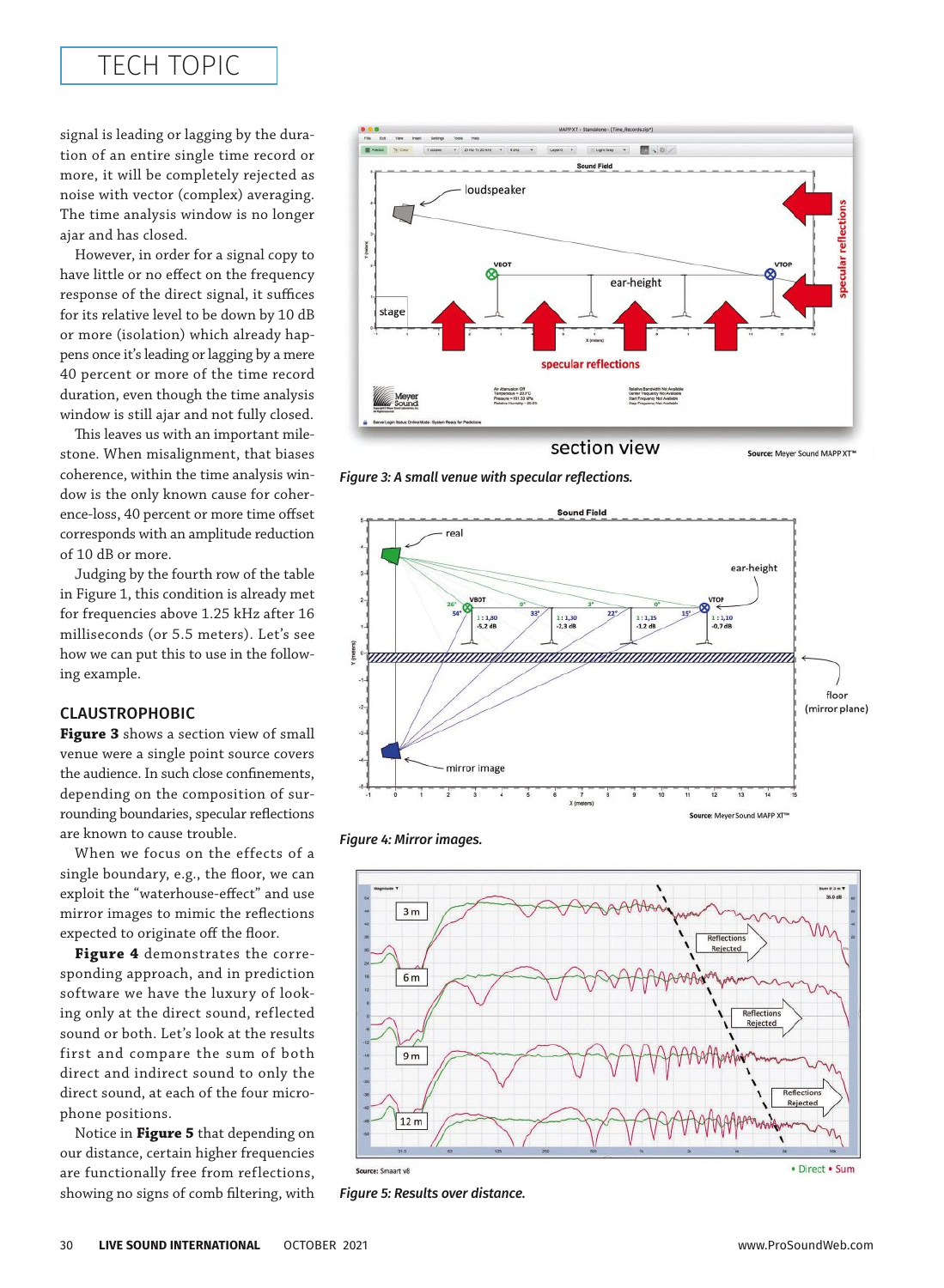## TECH TOPIC

little or no smoothing applied. In order to better understand why this is, we need to peel the onion.

*Disclaimer:* Ground-plane measurements short-circuit the "floor bounce" all together, by turning your measurement microphone effectively into a boundary microphone. However, you might find yourself outside of high-frequency coverage or measure the loudspeaker that's intended for someone else at ear-height (line arrays) or the high frequencies might end up being occulted.

## LAYERS OF COMPLEXITY

There are at least three layers of complexity to consider: 1) range ratios (relative level); 2) angular attenuation (relative level); and 3) time offsets (coherence).

At ear-height, the real loudspeaker is, at all times, physically closer than its mirror image and therefore louder (inverse square law) independent of our distance to the stage (Figure 4). At earheight we're always more on-axis to the real loudspeaker than to its mirror image (again, Figure 4). For those frequencies, in the custody of the horn, where the loudspeaker responds to physical aiming (angular attenuation), it's therefore louder, independent of our distance to the stage (**Figure 6**).

At ear-height, the real loudspeaker is always leading with respect to its mirror image. While the mirror image loudspeaker's lag is expected to be some constant value for each microphone position, it will represent a different fraction of each of the multiple time records, affecting both coherence and attenuation proportionally, provided you use vector (complex) averaging.

**Figure 7** depicts the individual measurements for the most distant microphone position at 12 meters. The top magnitude plot shows the sum of both direct and indirect with vector (complex) averaging.

The bottom magnitude plot offers direct (real loudspeaker), indirect without windowing (mirror image loudspeaker), and indirect with windowing (mirror image loudspeaker). Coherence in the



Source: Meyer Sound MAPP XT<sup>®</sup>

*Figure 6: Angular attenuation.*



*Figure 7: Individual measurements at 12 meters.*



*Figure 8: Individual measurements at 9 meters.*